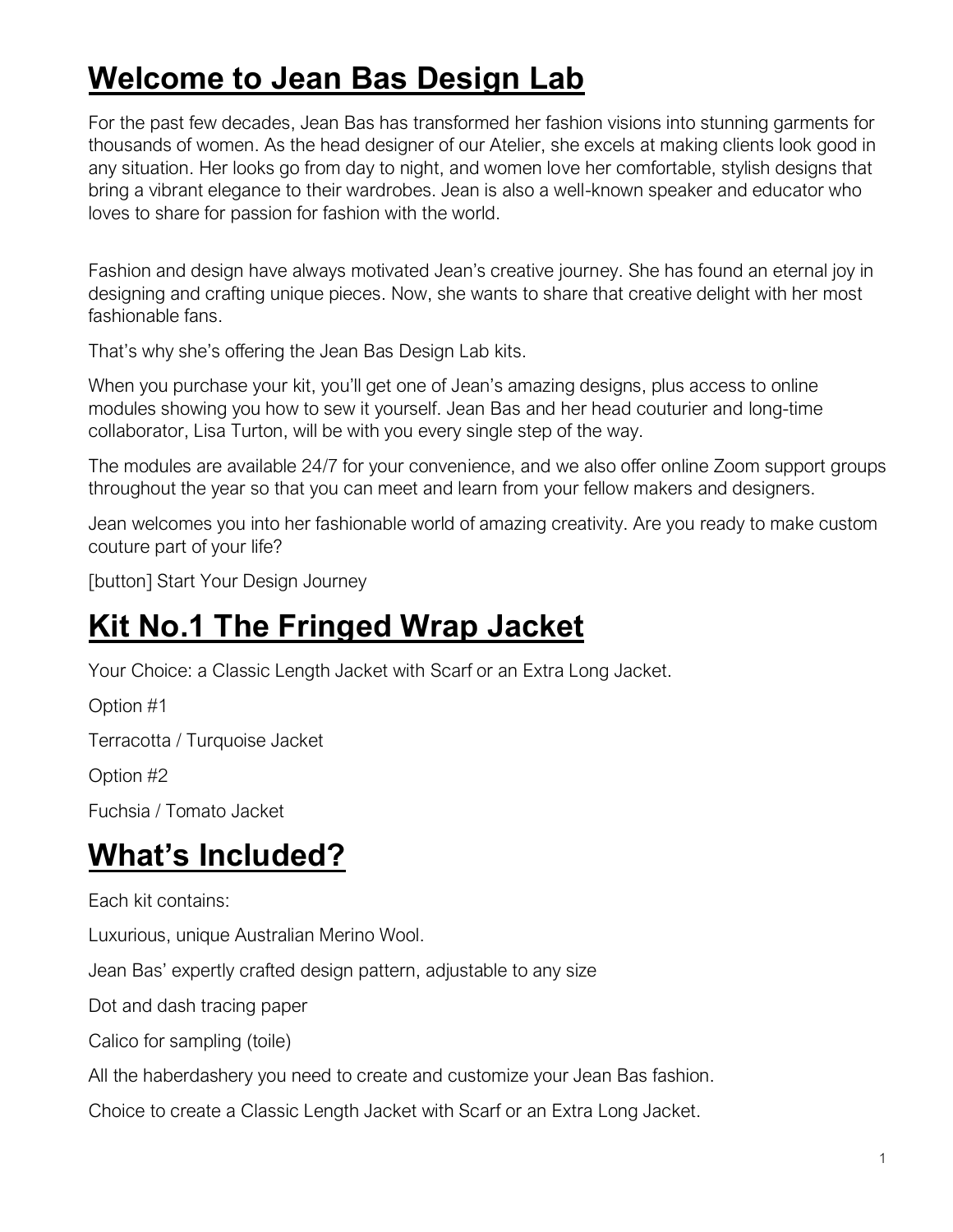Your choice of fringing.

Cutting plan booklet.

Access to our 9 module online tutorial course with Jean Bas and Lisa.

Fortnightly payment plan option available.

## **Your Teacher**

When Jean was just 11 years old, she and her family lost their home and all their possessions to a fire. Despite the devastation, young Jean sought a way to keep herself entertained. Forced to modify second-hand clothing, she discovered a natural talent for sewing, and this new skill evolved into a lifelong passion.

"After the fire, I was given a lot of clothes that didn't fit," she recalls. "A neighbour gifted me her old sewing machine and with the help of my brother I learnt to refit and sew them to my size. I just wanted to look fabulous." And she did.

In 1981, Jean launched her own label for her ground-breaking, comfortable designs. It wasn't long before she began to make waves throughout Australia. Now, she's an esteemed couturier — and a great businesswoman as well.

After many years of providing high-end clients with luxurious garments and showing her collections in David Jones department stores across the country, Jean decided to reinvent her business. It wasn't enough to create fashion for them: she wanted to help them do it themselves.

For the past four years, Jean and her head couturier and long-time collaborator, Lisa Turton, have run a Masterclass series out of the Jean Bas Atelier on bustling Darby Street in Newcastle. Aspiring stitchers and designers flocked to the classes. Demand was so great that Jean and Lisa realized they need to go bigger. They decided to offer their fashion tutorials to the entire world.

The COVID-19 lockdown was the deciding factor. Now that so many activities had gone virtual, Jean and Lisa knew what they had to do. The Masterclass had to go virtual.

Now, they're proud to offer the Jean Bas Design Lab online — available to passionate creators around the globe.

Since she was young, Jean knew the importance of creativity, the joy of crafting your own unique garment. She wants to share that experience — and her expertise — with everyone. She wants you to launch your design journey?

Are you ready to start?

[button] Yes, I'm Ready

# **Why Choose Jean Bas Design Lab?**

Jean Bas graduated from East Sydney School of Fashion and Design in 1978. She won the school's Design Award for her year. She went on to earn a Diploma of Teaching from Sydney Teachers College including Textiles Science at Sydney University. As a designer and teacher, Jean loves seeing her students develop valuable skills that are no longer taught in Polytechnics or Universities.